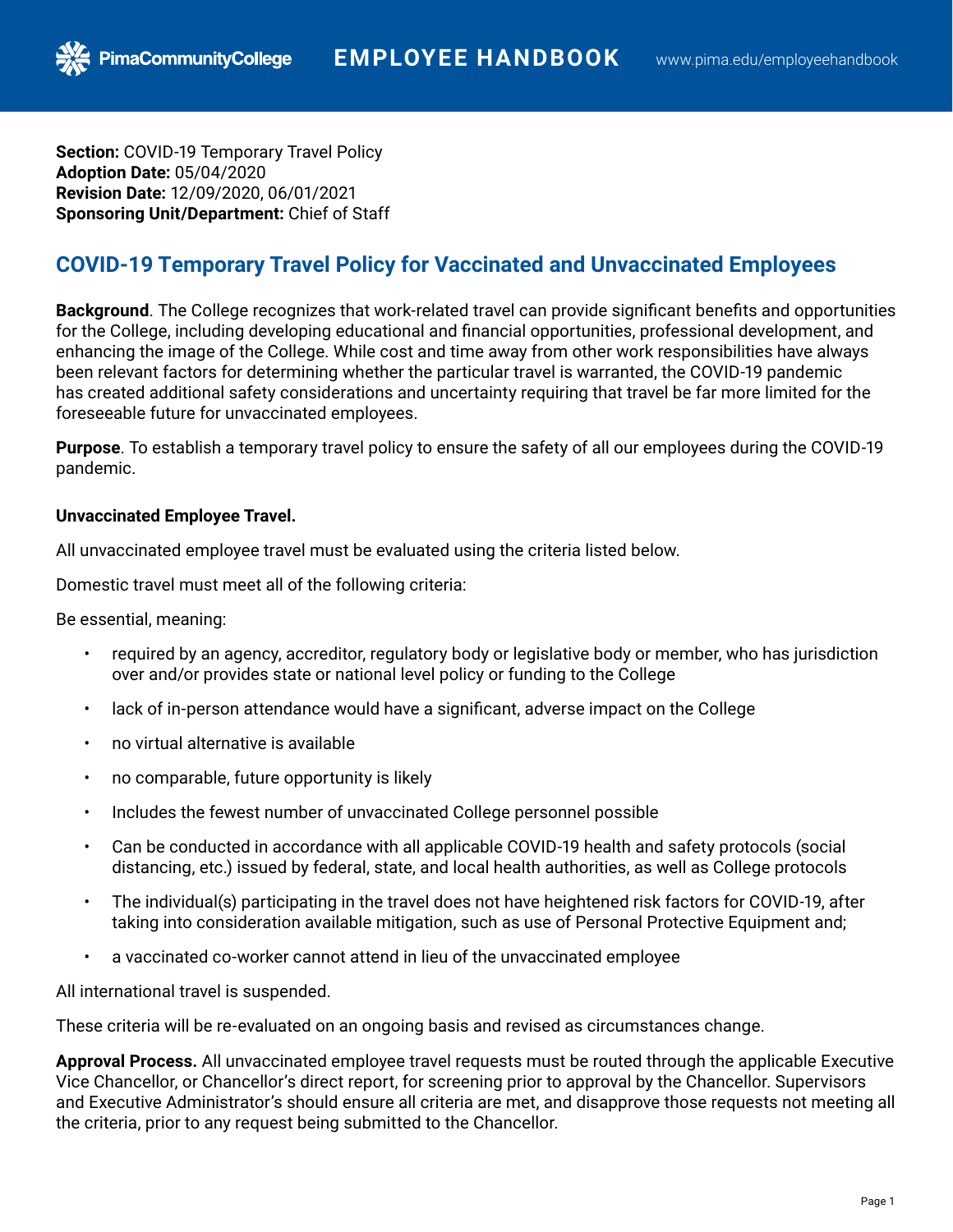

**PimaCommunityCollege** 

With the recent release by the CDC of guidance for vaccinated adults, the College has determined that fully vaccinated employees, who have reported their vaccine status to the [ESC](https://forms.gle/xu1Pu2Cjt6QF8QKf9) (see link below), can now conduct work domestic related travel, as of June 1, 2021.

International travel is still restricted for vaccinated employees. At the beginning of the fall semester (August 19, 2021) international travel for vaccinated employees will be evaluated on a case-by-case basis. Supervisors will look at CDC and U.S. State Department travel guidance before submitting, for approval to the Chancellor, international travel requests. Supervisors and executive leadership will look at the goals and objectives of the travel versus the potential risk to our employees. The travel location's environment should be heavily scrutinized before making any recommendation, to include: infection rates, medical infrastructure, potential medical evacuation capabilities back to the U.S., number of COVID-19 variants at the location, etc.

*Note*: An employee is considered fully vaccinated 2 weeks after the second dose of the Pfizer, Moderna, or other 2-dose vaccine, or 2 weeks after a single-dose vaccine such as the Johnson & Johnson Janssen vaccine. An employee who has not met this standard is NOT fully vaccinated and must continue to follow all policies for unvaccinated employees.

If you have a condition or are taking medication that weakens your immune system, you may NOT be fully protected even if you are fully vaccinated. Talk to your healthcare provider. Even after vaccination, you may need to continue taking all precautions.

**Approval Process.** All vaccinated employee travel requests will be routed through the normal travel approval process. Supervisors are required to confirm with the ESC the travel status of their employees prior to approval of any work related travel.

**Precautions**: All vaccinated employees who travel for College business are expected to observe all CDC recommendations for travel for fully vaccinated people. As of May, the recommendations include:

### **During Travel**

- Wear a mask over your nose and mouth. [Masks are required](https://www.cdc.gov/coronavirus/2019-ncov/travelers/face-masks-public-transportation.html) on planes, buses, trains, and other forms of public transportation traveling into, within, or out of the United States and in U.S. transportation hubs such as airports and stations.
- Avoid crowds and stay at least 6 feet/2 meters (about 2 arm lengths) from anyone who is not traveling with you.
- Wash your hands often or use hand sanitizer (with at least 60% alcohol).

#### **After Travel**

- Self-monitor for COVID-19 symptoms; isolate and get tested if you develop symptoms.
- Follow all state and local recommendations or requirements.